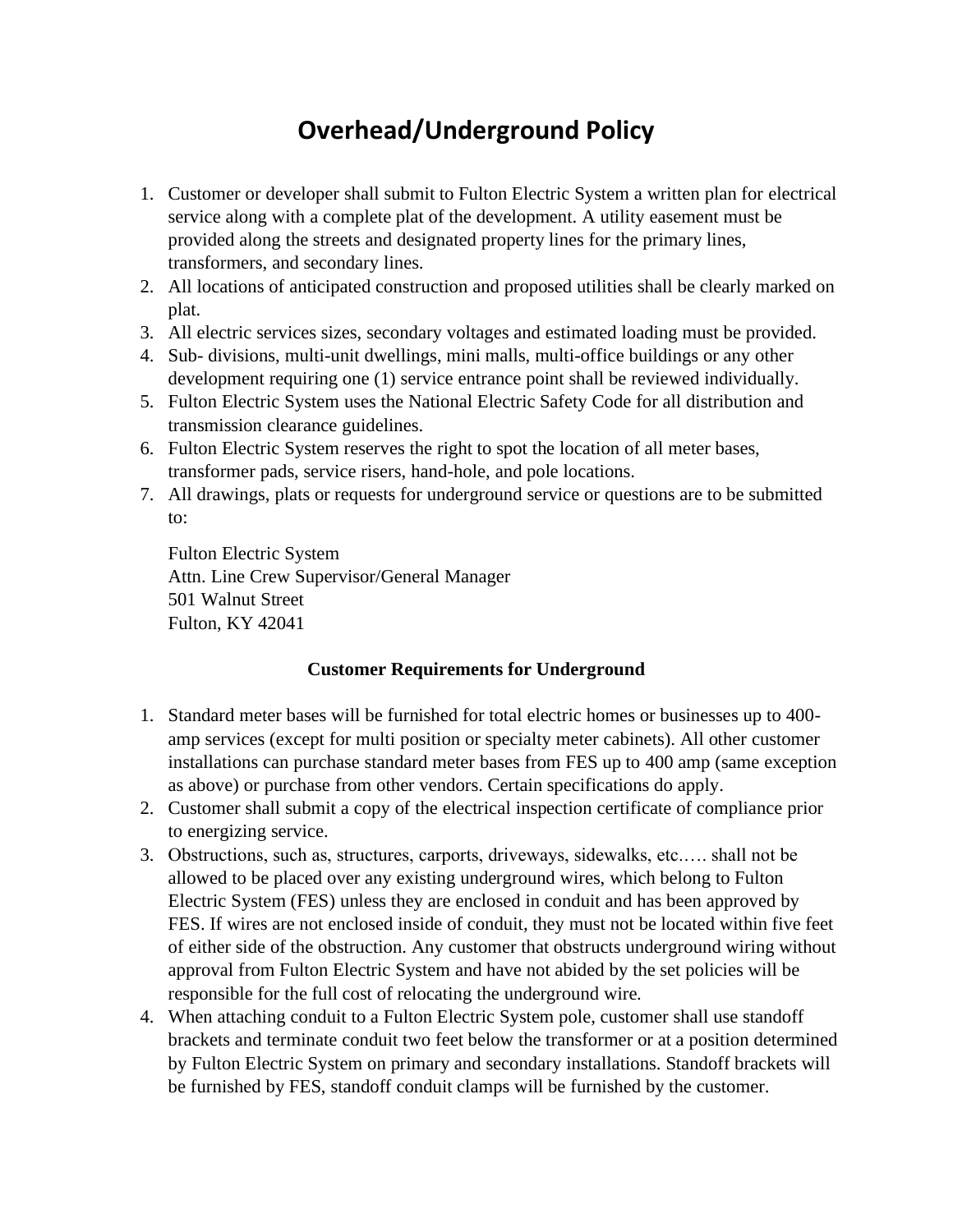- 5. Red caution tape shall be placed at a depth of one foot below ground level for the entirety of the trench on all underground wire installations for safety precautions. FES will furnish caution tape for primary and secondary installations owned by the system.
- 6. All Fulton Electric System Fees must be paid prior to construction to Fulton Electric System.

### **Secondary Underground Installations**

- 1. Secondary Conduit
	- a. Customers shall be required to furnish all secondary conduit. Conduit can be purchased from Fulton Electric or from other vendors.
	- b. Conduit shall be three-inch gray PVC schedule 40° below the ground level and schedule 80° above the ground or unless otherwise stated by Fulton Electric System (FES).
	- c. No other utilities wires or cables may be buried directly above or below the secondary cables.
	- d. When crossing the lines of other utilities, the secondary cables must be one foot above or below the other utilities.
	- e. Secondary cables must maintain a 36-inch depth. This depth shall be maintained after finished grade, including drainage ditches.
- 2. Secondary Cable
	- a. Secondary cable may only be direct buried at the discretion of FES (see secondary conduit section for rules and installation procedures.
	- b. FES will only install and maintain secondary cables/connections that are owned by the Fulton Electric System.
- 3. Secondary Cable Measurements
	- a. Customers desiring secondary single phase residential/commercial underground will be handled according to the following guidelines up to 100 feet or less of underground service (measuring from the base of the pole to the structure or adjacent pole) and 400 amps or less.
		- i. Customers desiring a new underground installation will be required to reimburse Fulton Electric System \$300.00 per service if direct buried or \$400.00 per service in ducts (if required by Fulton Electric System to be in ducts).
		- ii. Customers desiring to change out an existing overhead service to underground will be required to reimburse Fulton Electric System \$500.00 per service if direct buried or \$600.00 per service in ducts (if required by Fulton Electric System to be in ducts).
	- b. Customers desiring secondary single phase residential/commercial underground services longer than one hundred feet (measuring from the base of the pole to the structure) and 400 amps or less will be required to reimburse Fulton Electric System an additional \$4.00 per foot direct buried or \$5.00 per foot in ducts. In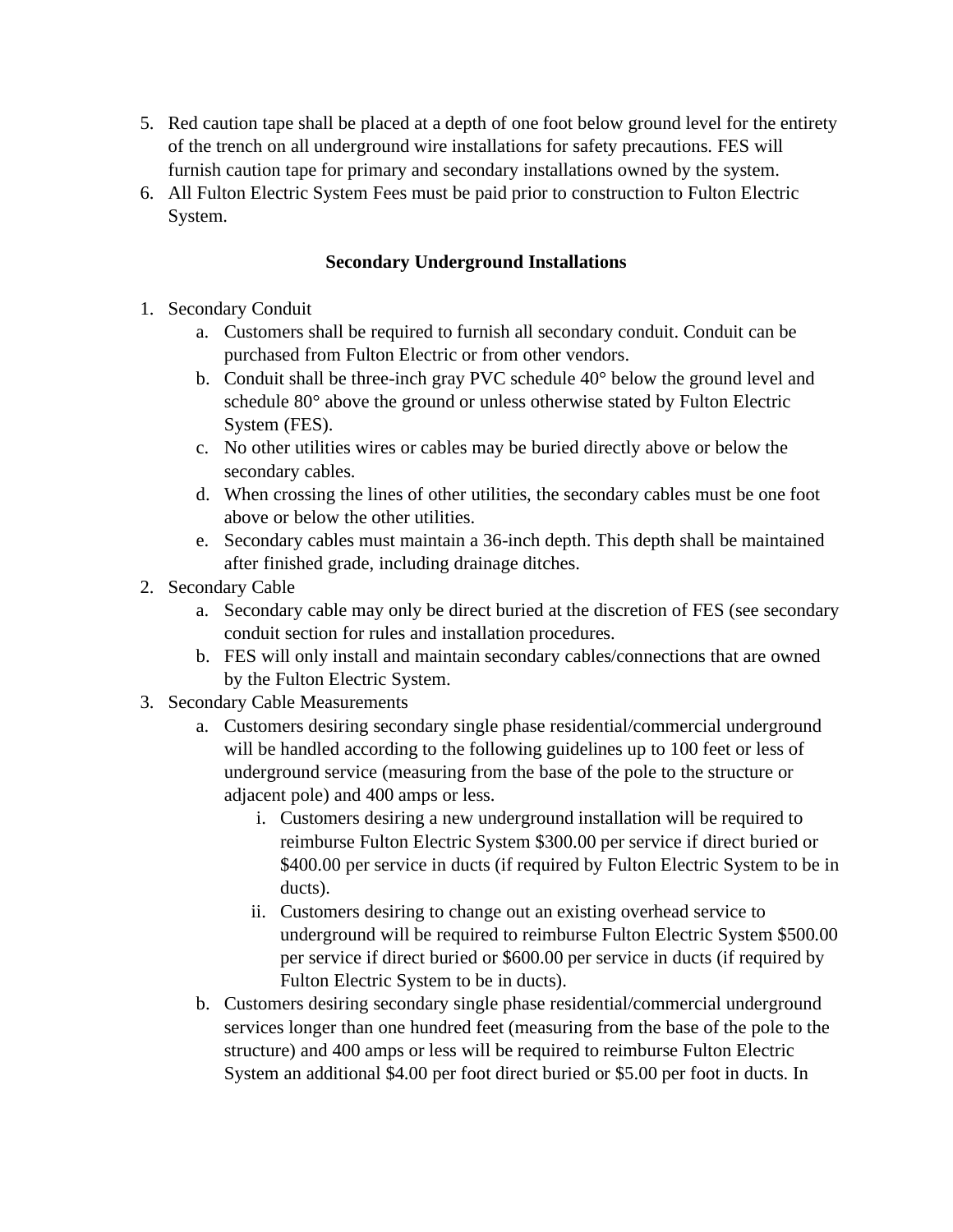addition to the initial one hundred feet application under section (1) of secondary installations.

- c. Customers desiring to relocate an existing underground service will be required to reimburse Fulton Electric System at a rate of \$6.00 per foot direct buried or \$7.00 per foot in ducts (if required by Fulton Electric System to be in ducts) of new service and if the relocation requires a pole to be set or relocated, the customer will be charged \$100 per pole set.
- 4. Customers desiring a secondary single phase residential/commercial underground service above 400 amps will be responsible for installation of their own wire and conduct.
- 5. Customers desiring any secondary three phase residential/commercial underground will be responsible for installation of their own wire and conduit.

## **Primary Underground Installations**

- 1. Primary Conduit
	- a. Customers shall be required to furnish and install all primary conduits.
	- b. Conduit shall be (1) or (3) 2-inch galvanized rigid steel conduits or unless otherwise stated by Fulton Electric System.
	- c. When installing primary cable parallel to water, sewer, cable tv or gas, there must be a minimum of 3- foot separation.
	- d. No other utilities may be directly above or below the primary cable.
	- e. When crossing the lines of other utilities, the primary cable must be one foot below the other utilities or one foot above if encased in concrete.
	- f. Primary cable must maintain a 48-inch depth. This depth shall be maintained after finished grade, including drainage ditches.
	- g. A pull string shall be provided in place for use in pulling the cable through the conduit. This string should be rated at least ninety-five pounds.
	- h. Customers may be required to add pull boxes or hand-holes in the conduit run for longer pulls.
- 2. Primary Cable
	- a. Primary cable may only be direct buried at the discretion of Fulton Electric System. See primary conduit for rules and installation procedure.
	- b. Fulton Electric System will only install and terminate primary cables and maintain primary connections that are owned by the system.
	- c. Only transformers owned by Fulton Electric System will be maintained by the system.
	- d. Measurements: Measurements shall be measured from the base of the pole along the ditch to the transformer pad or adjacent pole (with a 100-foot minimum distance required).
		- 1. Customers desiring new underground single-phase primary installations there will be a fee of \$2.00 per foot of new cable.